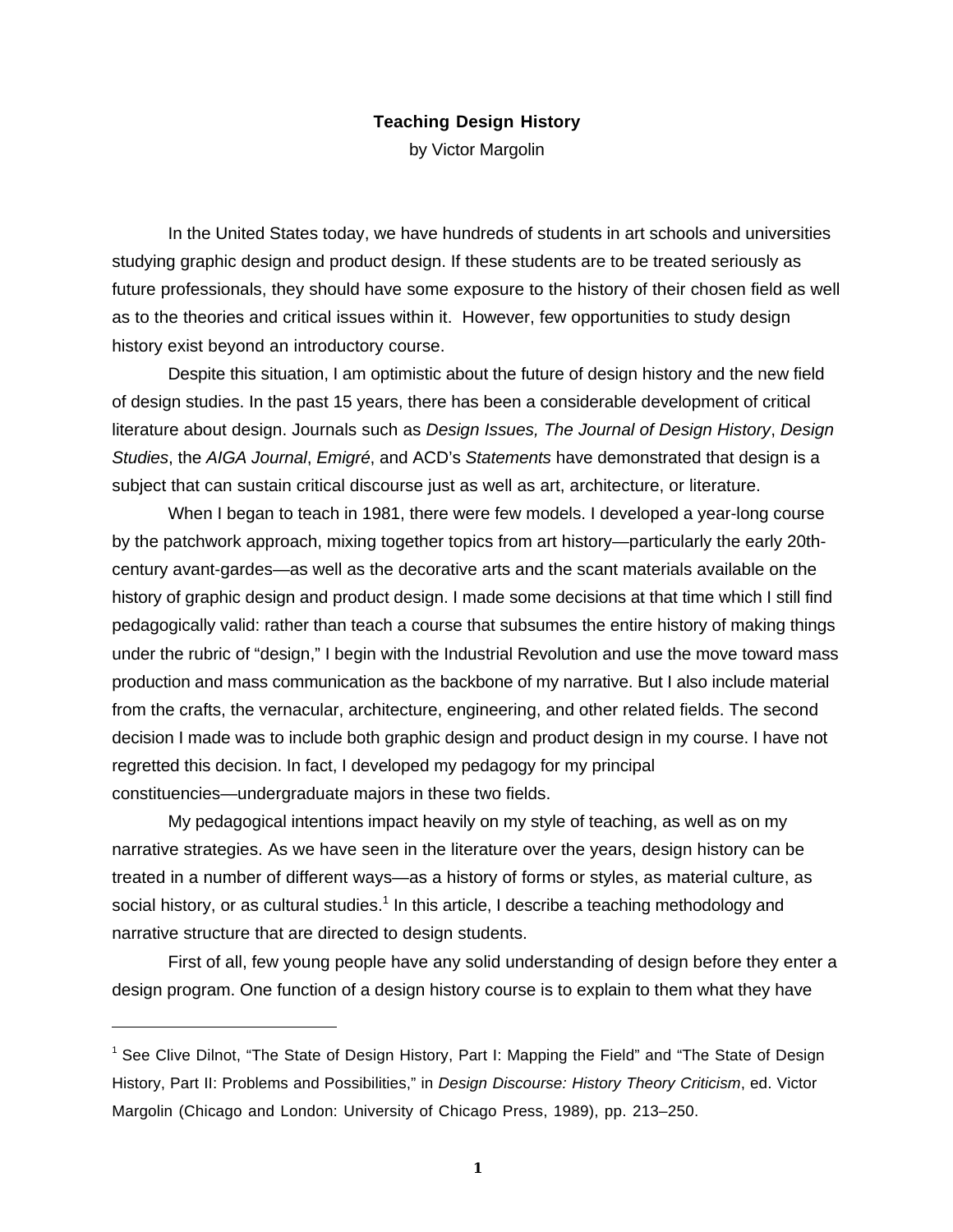chosen to study and to assert that design is not a fall-back profession for aspiring artists, but an independent practice with its own culture. A good course does this by example. When students are exposed to images that vary as widely as the pure form of a Mies van der Rohe chair (figure 1) and the funky eroticism of a vernacular hot dog stand (figure 2), they begin to see that design is not about a narrowly conceived opinion of "good taste." Rather, it embraces the totality of the human-made environment. Design history can show students how many possibilities there are for making things, and, in this way, serve as a way of socializing them into their profession.

As part of this process, design history can play a subversive role as well. It is no secret that many design programs seek to instill in students a particular formal orientation and distinct convictions about the kinds of design solutions that are acceptable. Mostly, these derive from the conventions of European modernism, at least among older faculty who themselves studied in programs that emphasized such an approach. In recent years, however, postmodern strategies have emanated from selected pedagogical strongholds and have managed to sway many students. Design history can undermine the belief that there is one formal standard that supersedes others.

Another function of design history is to present students with role models of designers to whose standards they might aspire. We are all aware that the pressures of a tight economy and the vast capabilities of the computer have encouraged many students to focus on the mastery of technical skills and to ignore the deeper aesthetic and social values that ought to underlie every design project. Design history can combat this tendency by identifying designers from the past and the present whose work represents a high degree of reflection and integrity. There is a particular photo of Alexander Rodchenko (figure 3), which presents him in his custom-designed jumpsuit and high boots. I show this photo to students because I want them to understand that Rodchenko used his own clothes, as well objects, to express his commitment to the social aims of the Bolshevik revolution. At the same time, I present the new opportunities that existed for women designers after the revolution, highlighting, for example, the work of Liubov Popova and Varvara Stepanova, whose constructivist theater sets and textiles were among the more remarkable achievements of Soviet designers in the 1920s.

As much as possible students need to understand that personal initiative and the capacity for invention are important qualities for the designer, and they should see these qualities portrayed in the work people of color as well as white women and men. Neither graphic design nor product design are professions that historically have attracted people of color, but there are examples of successful black designers such as George Olden, an early art director for CBS, who can serve as valuable role models for young minority students. Thus the design history course provides evidence that all kinds of people can produce work of quality, while also demonstrating the characteristics that contribute to high standards in design practice.

**2**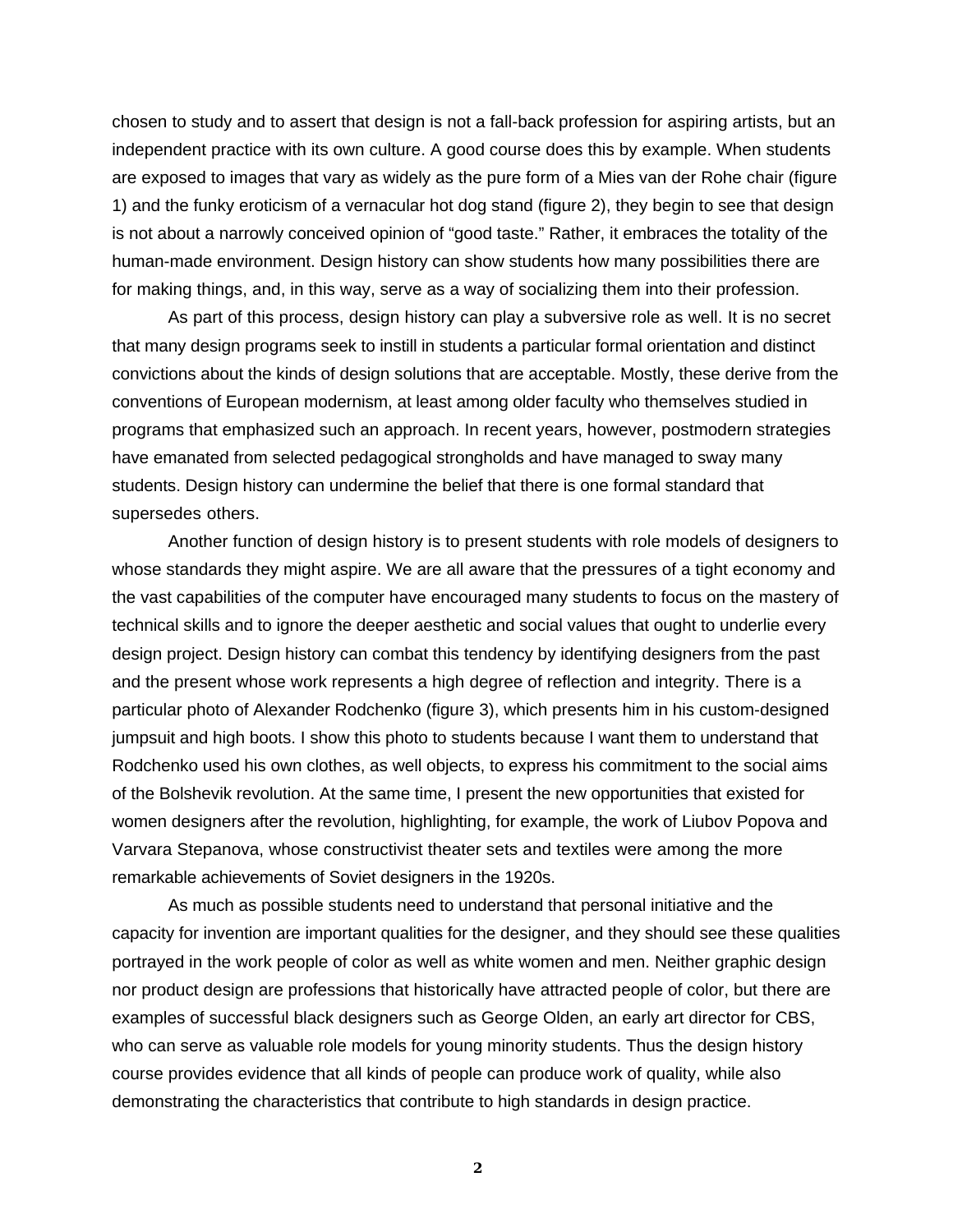One might well claim that the themes I have presented so far need not be identified exclusively with design history. They might just as well constitute a course, entitled "Introduction to Design," in which a series of topics would be introduced to students with the aim of accomplishing the above-mentioned objectives. However, the importance of placing these themes within a historical narrative is paramount because the location of a thought, action, object, or event in history creates a context for its explanation. When the subject is placed in relation to what came before it and what follows, it is embedded in a nexus of causes and effects that contribute to its identity. For the student, encountering design within history makes the point that design—or any form of action for that matter—is dependent upon a set of circumstances that create possibilities. The relation between those circumstances and the possibilities for action that designers find in them is essential for students to understand.

Through the study of design history, students can relate their own interests to past activities and begin to locate themselves within the continuity of design practice. A student who is attracted to the geodesic domes of Buckminster Fuller may wish to work in the area of portable structures, while someone intrigued by the work of Eric Gill may consider a career in typography. In seeking opportunities for practice, students are also defining particular continuities of activities that they identify as precedents—with concomitant standards of quality—for their own future work.

While architecture and art also embrace a broad subject matter, historians in these fields have inherited narratives in which select groups of monumental works have been canonized for a long time. However, the canonical categories in art and architectural history are now subject to considerable criticism. When buildings such as barns and vernacular houses don't fit the architectural canon, they must be studied outside architectural history in fields such as material culture, where the criteria for inclusion do not depend upon judgments of "canon worthiness." Design history is too new to have such clearly codified precepts, and this, I would argue, is an advantage. It is still a subject open to debate and new approaches.

Following Hayden White and other theorists of narrative, I assert that there can be no single design history. Instead, there are a multitude of stories that depend on who is doing the telling and listening, and why the story is being told. Therefore, a successful history of design for design students must contain elements that will be particularly meaningful to them. At the same time, students must understand that the story they are encountering is not the only one; other ways of interpreting the history of design are also possible.

 The basic premise of the story that I tell in my survey course is: design is no less than the conception and planning of the artificial world. Its products include objects, processes, systems, and environments; in short, everything. This broad identification of subject matter is necessary because it prevents the establishment of rigid boundaries or categories that limit

**3**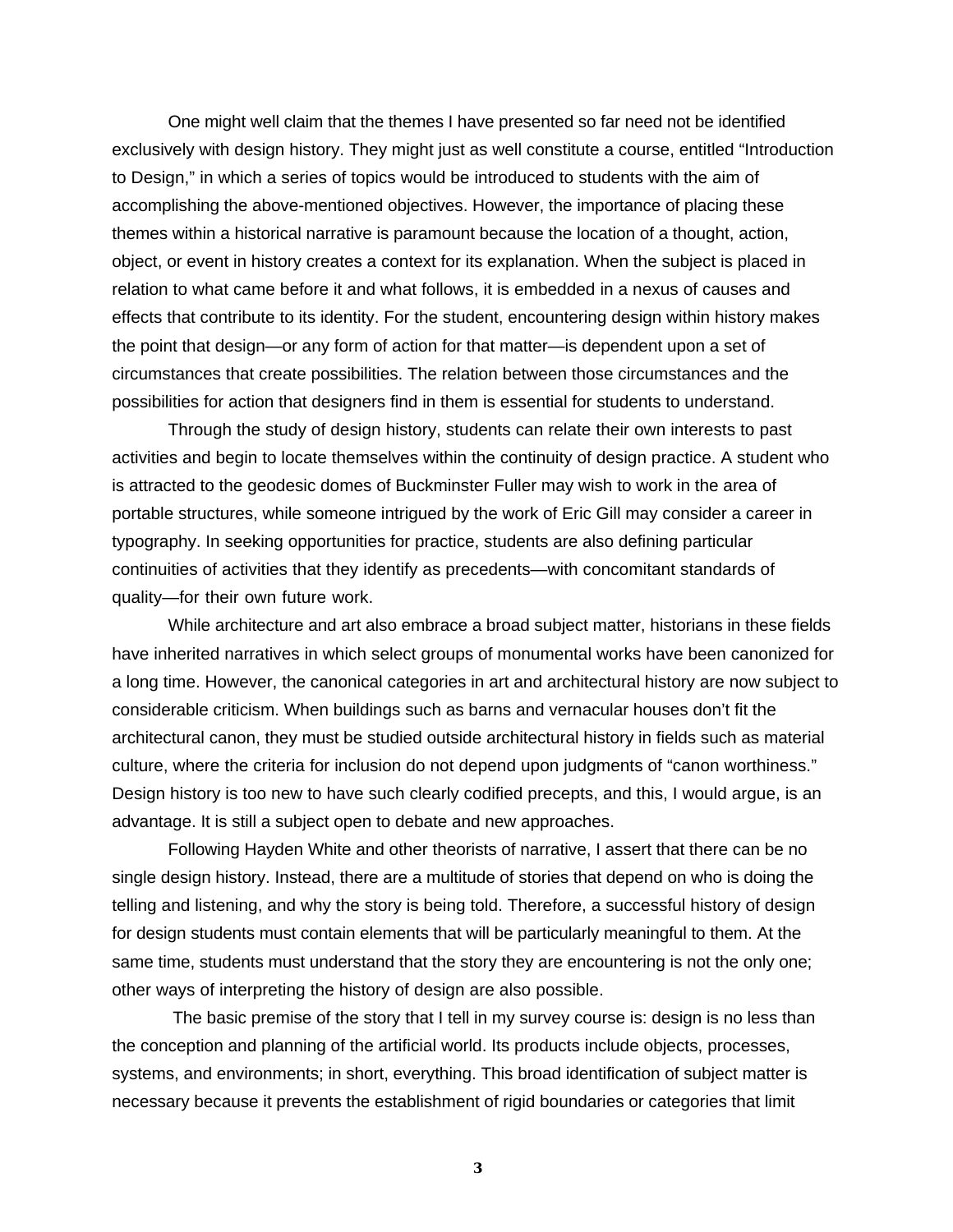design to exclusive narratives, such as the history of furniture, the history of graphic design, or the history of decorative arts. Students should be encouraged to locate their interests in as wide a field as possible, and to engage with the fullness of design culture rather than with only one of its segments.

Because design is a practice that is continually inventing itself, we need to take this dynamic trajectory into account when we introduce students to the subject matter of design history. It is important to communicate to them that the central topic of design history is the practice of design rather than the products that result. But practices are multiple, and comparisons need to be made between the different types of people who design. For example, engineers, artists, craftspeople, and inventors are a few of the professions that complement graphic and product design.

The practice of design is also embedded in a design culture which includes schools, publications, associations, conferences, exhibitions, and other activities that impact designers' work. The recognition of design culture is essential for the socialization process of students who need to understand that designing is not a solitary activity. It is a part of a larger social community of discourse. The history of postwar design in Italy is a particular case in point. The reason Italian design gained world prominence beginning in the late1960s was that various parties in the Italian design community—designers, manufacturers, critics, and journalists—were able to assert a cultural presence and significance for design through exhibitions, publications, and other promotional events. This activity resulted from long experience with institutionalized exhibitions such as the Triennale, design prizes such as the *Compasso d'Oro* (figure 4), magazines, such as *Domus* and *Casabella*, and an active designers' association (ADI) which has continually asserted the cultural importance of design.

Indeed, one of the arguments that a design history course needs to make is that design is an activity which is valued or should be valued by society. To do this, it has to include an account of important exhibitions, publications, conferences, examples of design promotion in museums and government, and the efforts of the *grandes écoles*, such as the Bauhaus and the hfg Ulm, to establish design on a new footing. Exposure to this kind of material should help students orient themselves and their own practices to larger situations than those created by an immediate task at hand. Students should be told that they have an opportunity to expand and develop their chosen professions, rather than plan on careers as followers and subordinates.

By moving away from a history of objects—which provides no guidelines for what to include other than aesthetic canonical ones—toward a history of practice—which, I should add, does not negate an attentiveness to objects—one should be able to tell a coherent story of design from the Industrial Revolution to the present. That story can emphasize the varieties of practice without honoring one form or another on the basis of canonical judgments.

**4**